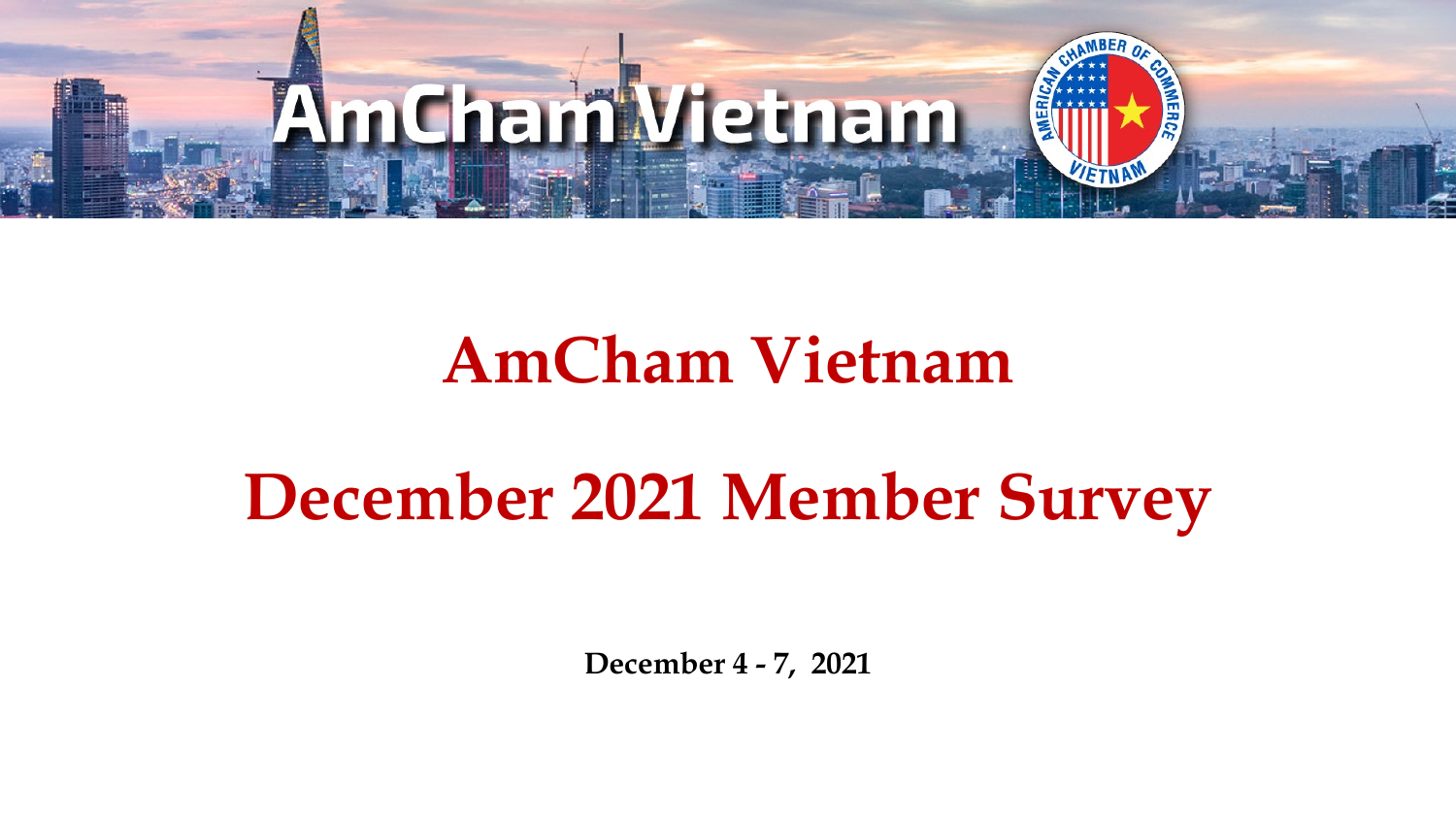

**1. How satisfied are you with your membership overall in AmCham Vietnam? (1-5)**

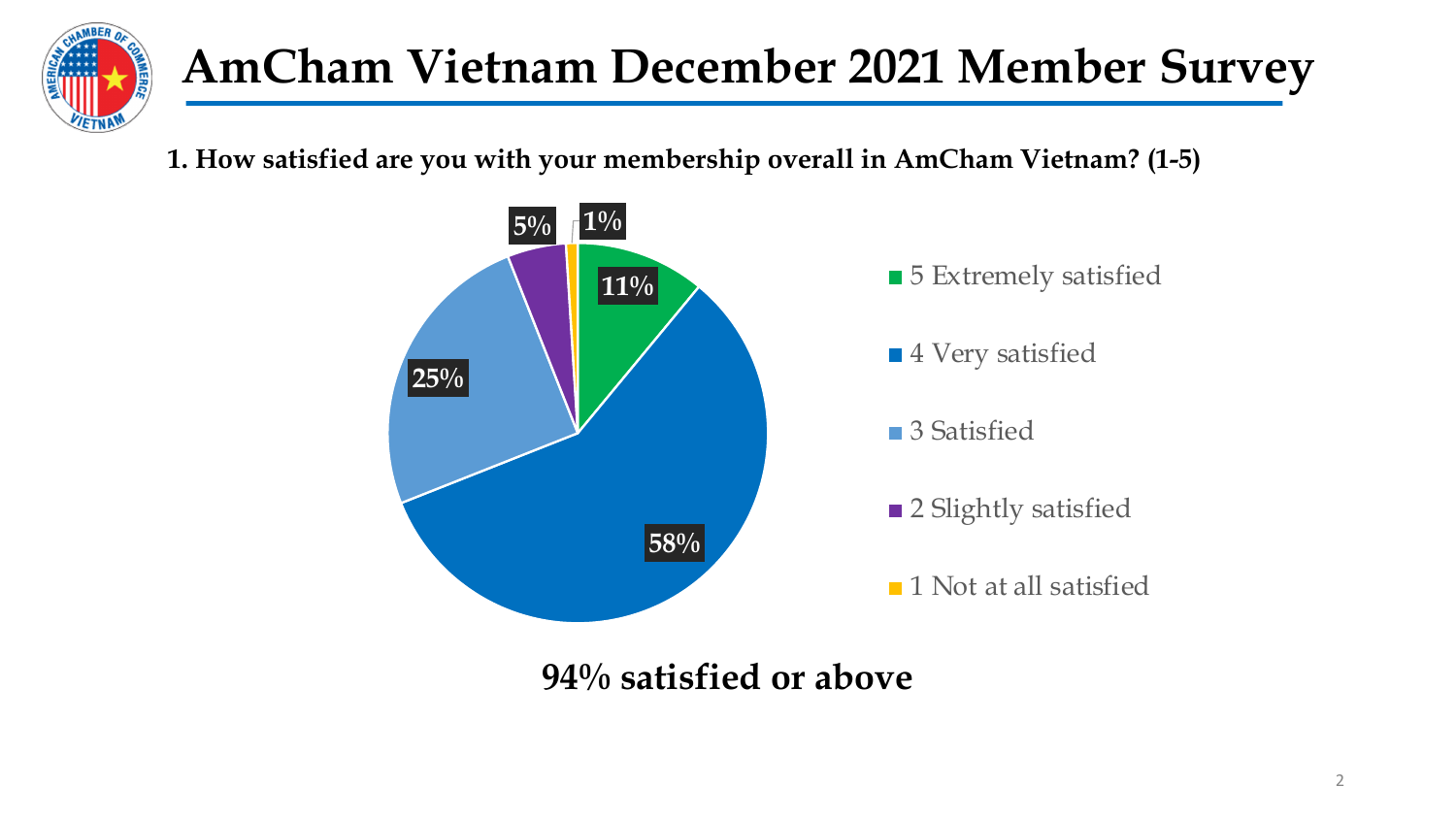

**2. What kind of AmCham communications, advocacy, events, and support do you value most now? (check all that apply)\***

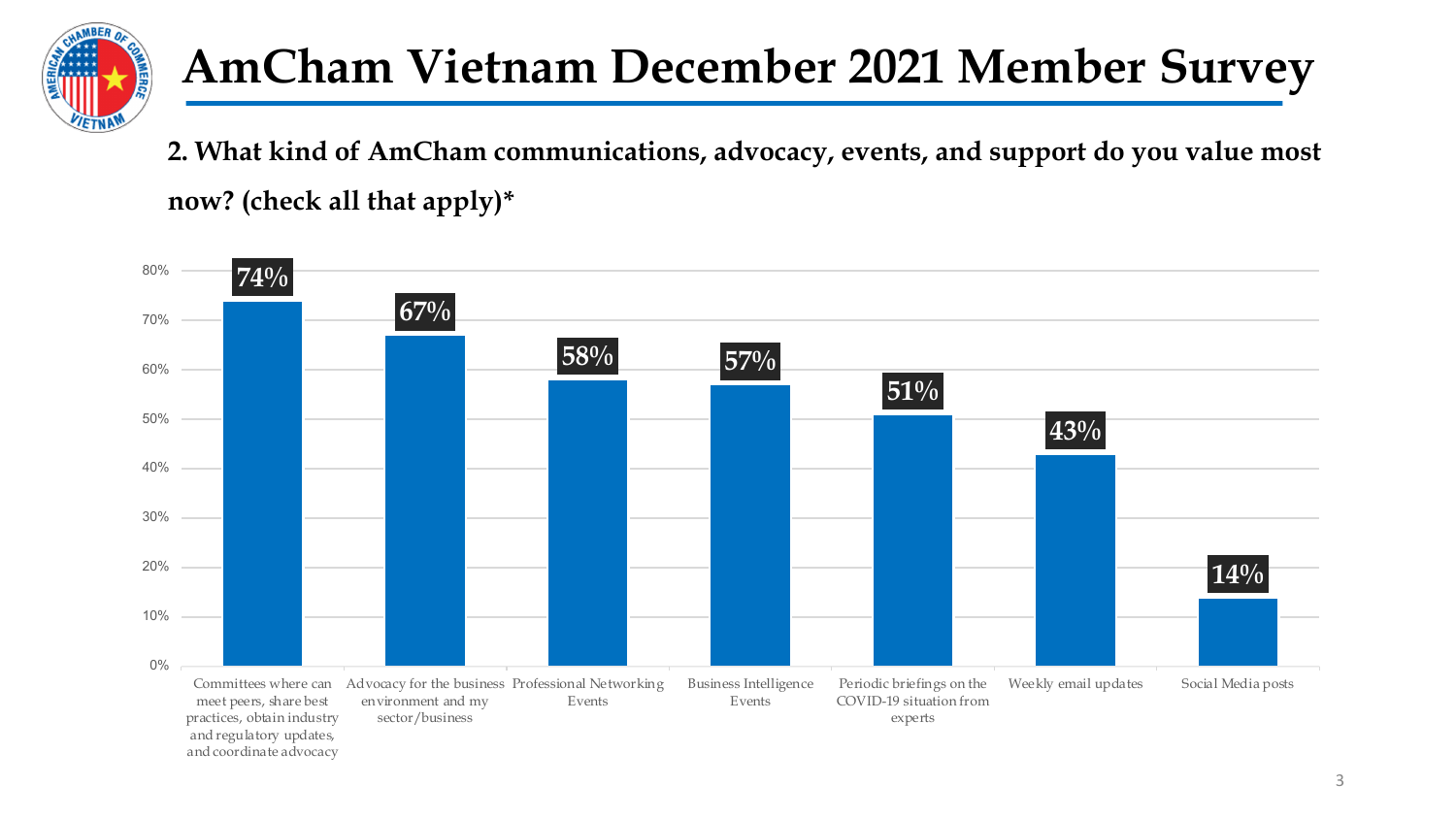

**3. How satisfied are you with advocacy?**

**A. Advocacy to Central-level Vietnamese Government (1-5)** 

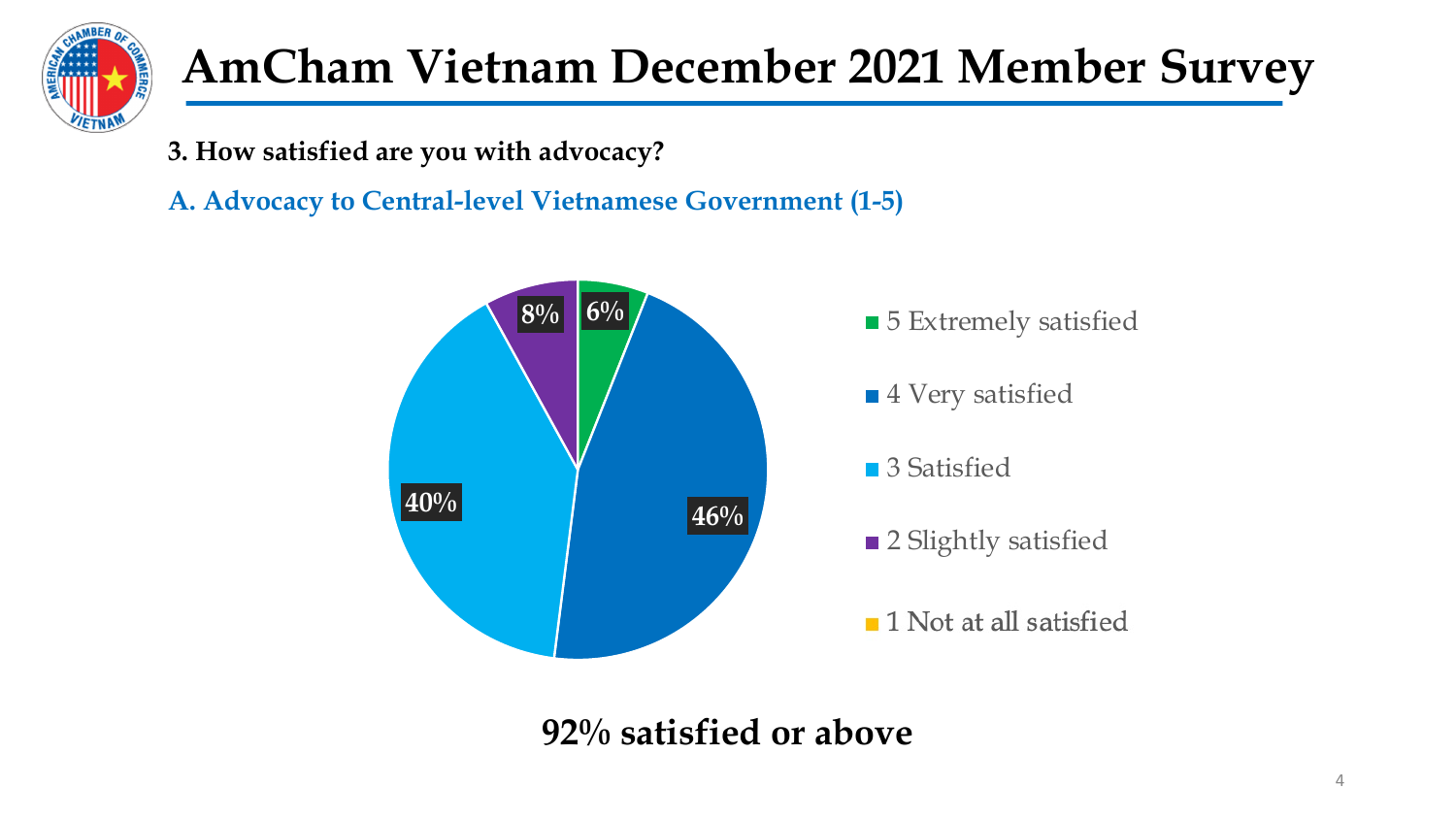

**3. How satisfied are you with advocacy?**

**B. Advocacy to Provincial governments (1-5)** 

**Ho Chi Minh City**

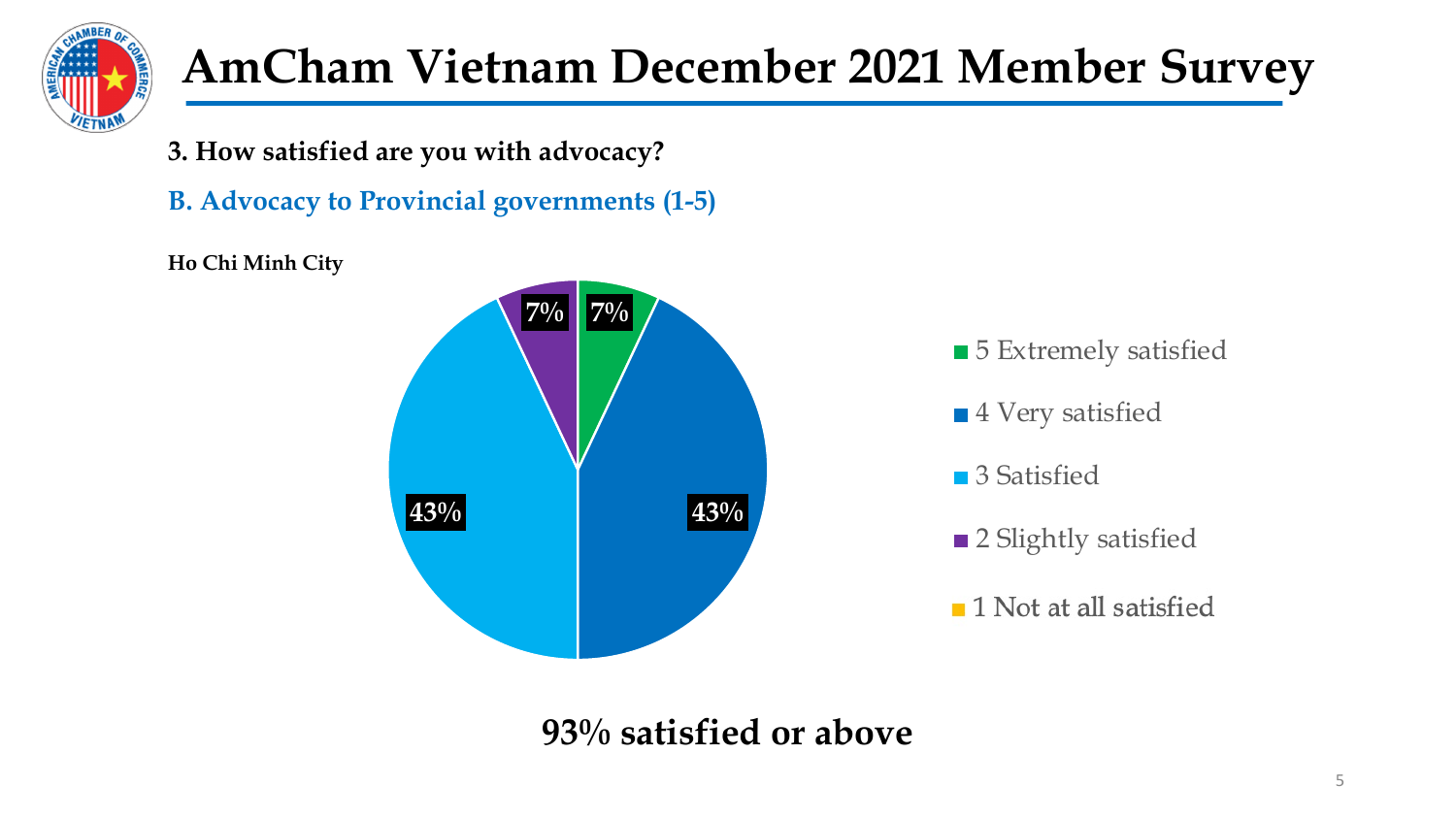

**3. How satisfied are you with advocacy?**

**B. Advocacy to Provincial governments (1-5)** 





■ 5 Extremely satisfied

- ■4 Very satisfied
- 3 Satisfied
- 2 Slightly satisfied
- ■1 Not at all satisfied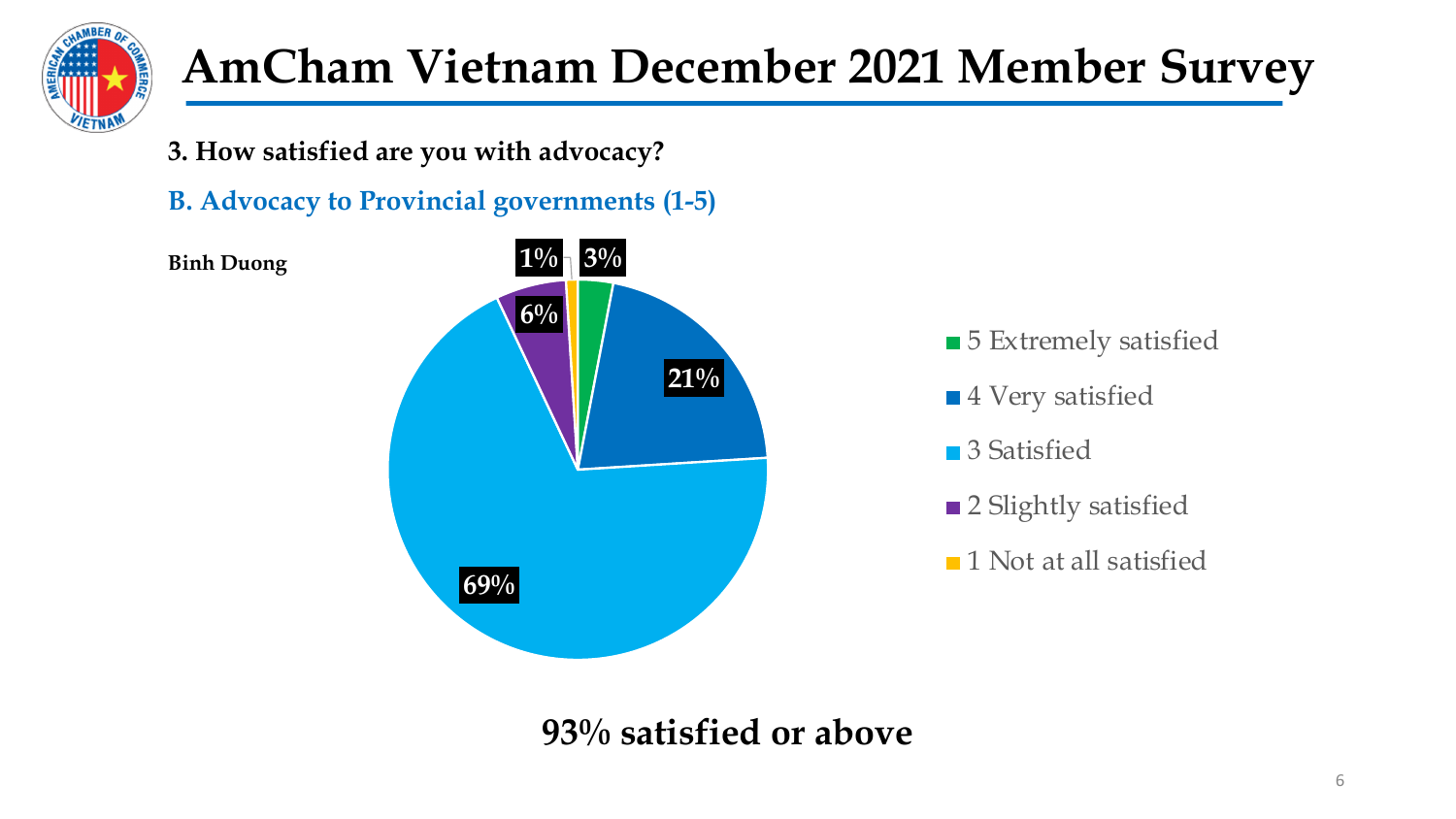

**3. How satisfied are you with advocacy?**

**B. Advocacy to Provincial governments (1-5)** 

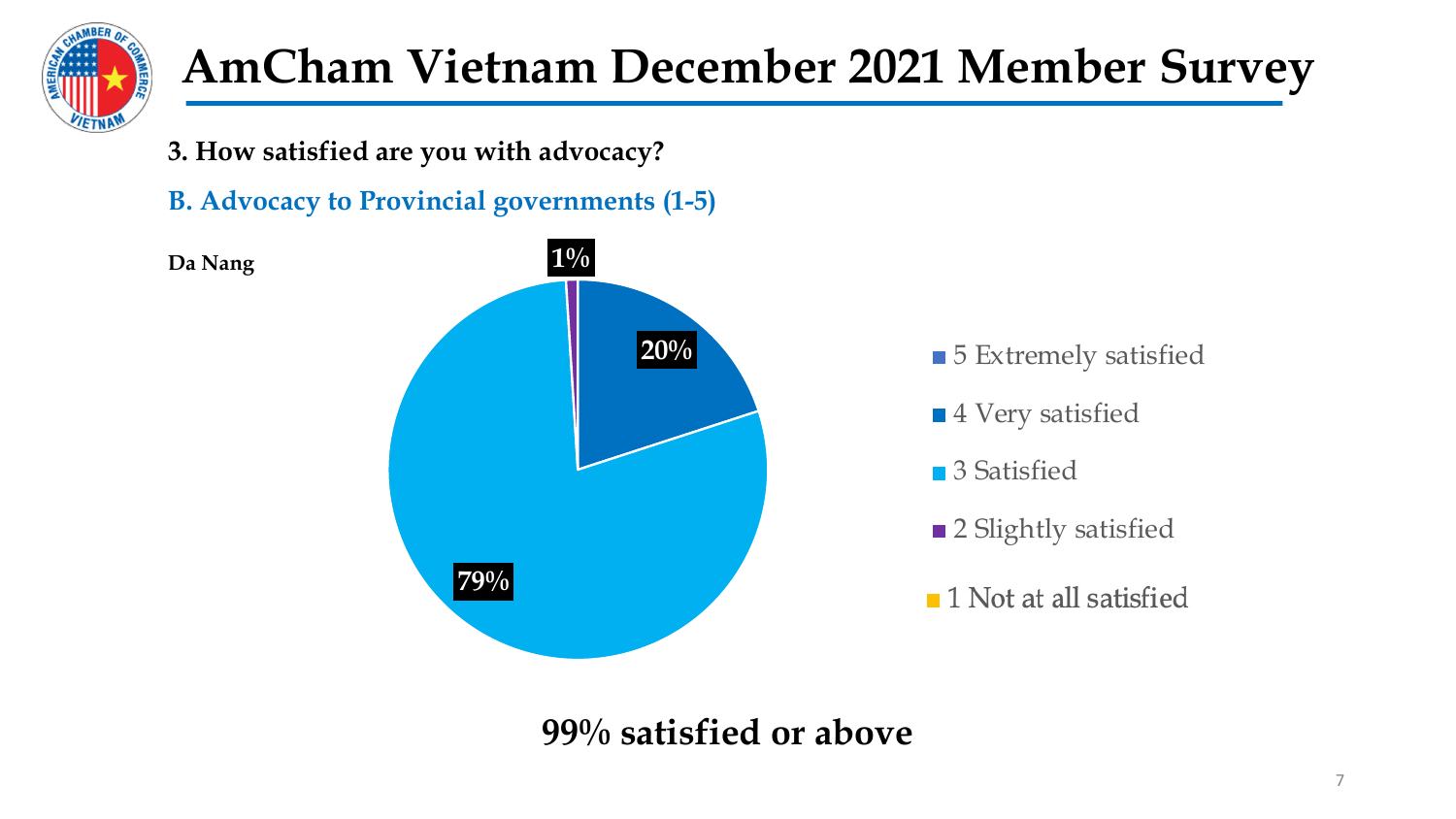

**3. How satisfied are you with advocacy?**

**C. Advocacy to U.S. Government (1-5)**



■ 5 Extremely satisfied

- ■4 Very satisfied
- 3 Satisfied
- 2 Slightly satisfied
- **1** Not at all satisfied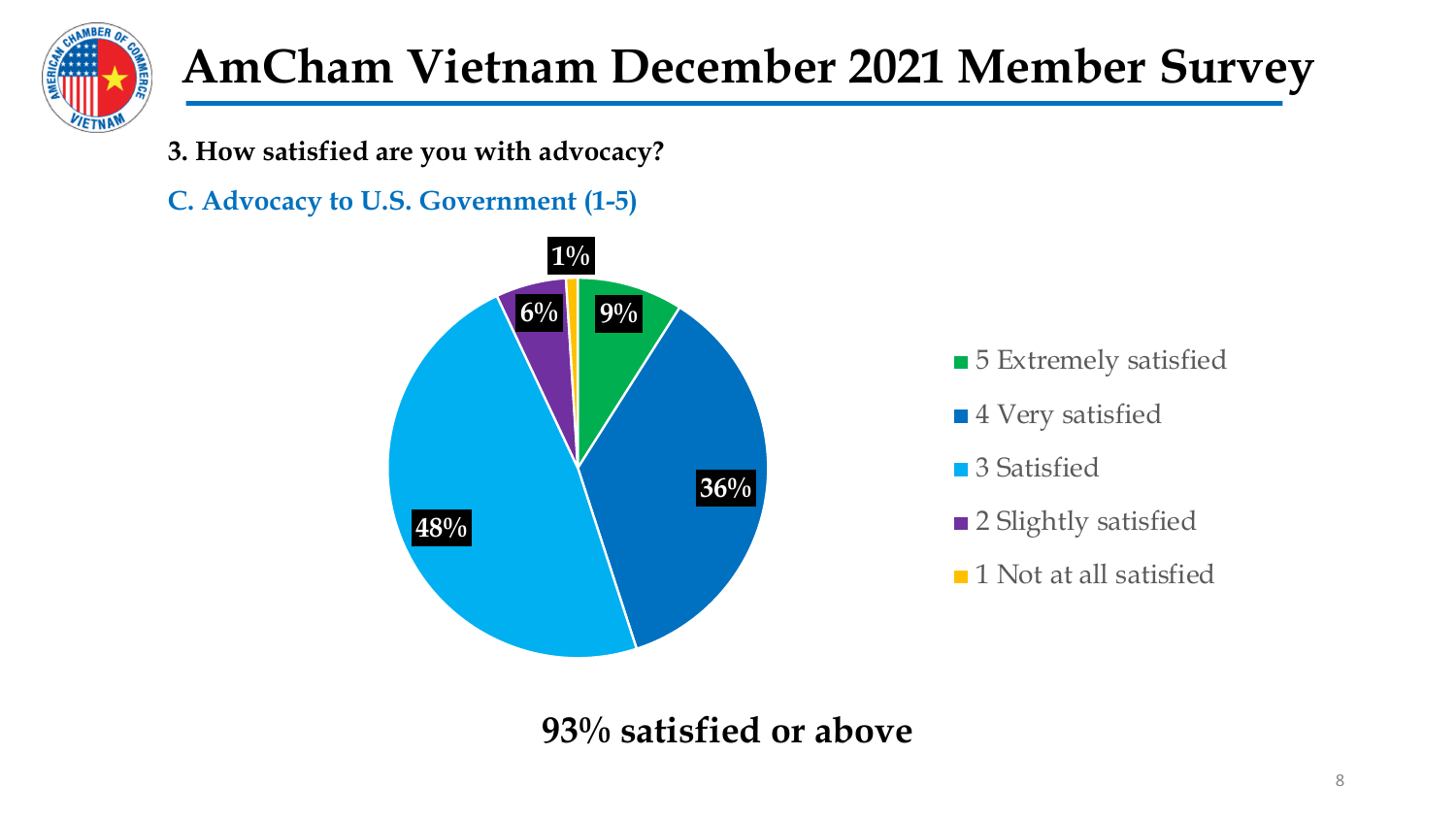

**4. How satisfied are you with committees? (1-5)**



■4 Very satisfied

■ 3 Satisfied

■ 2 Slightly satisfied

**1** Not at all satisfied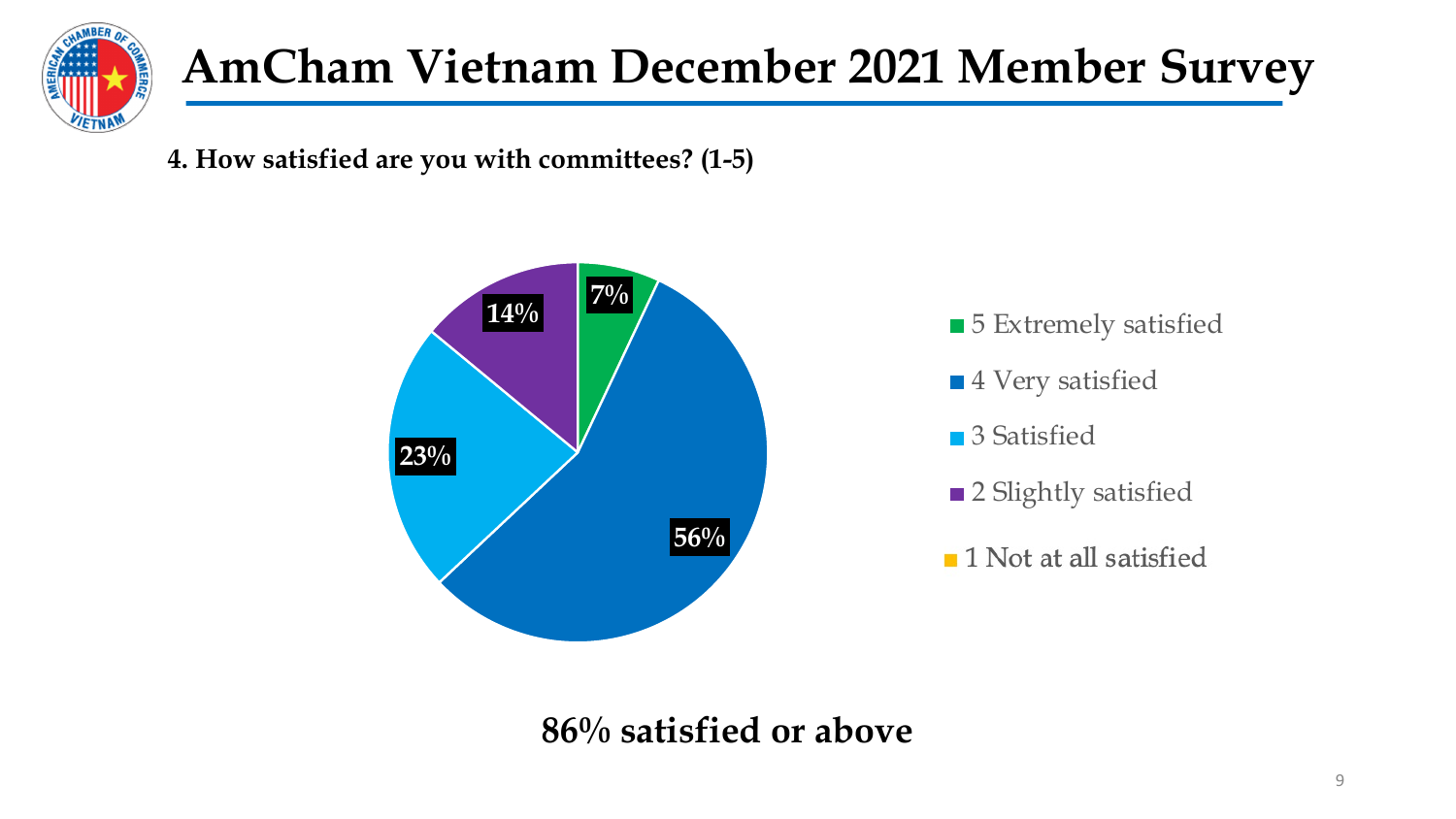

**5. How satisfied are you with events? (1-5)**





- ■4 Very satisfied
- 3 Satisfied
- 2 Slightly satisfied
- **1** Not at all satisfied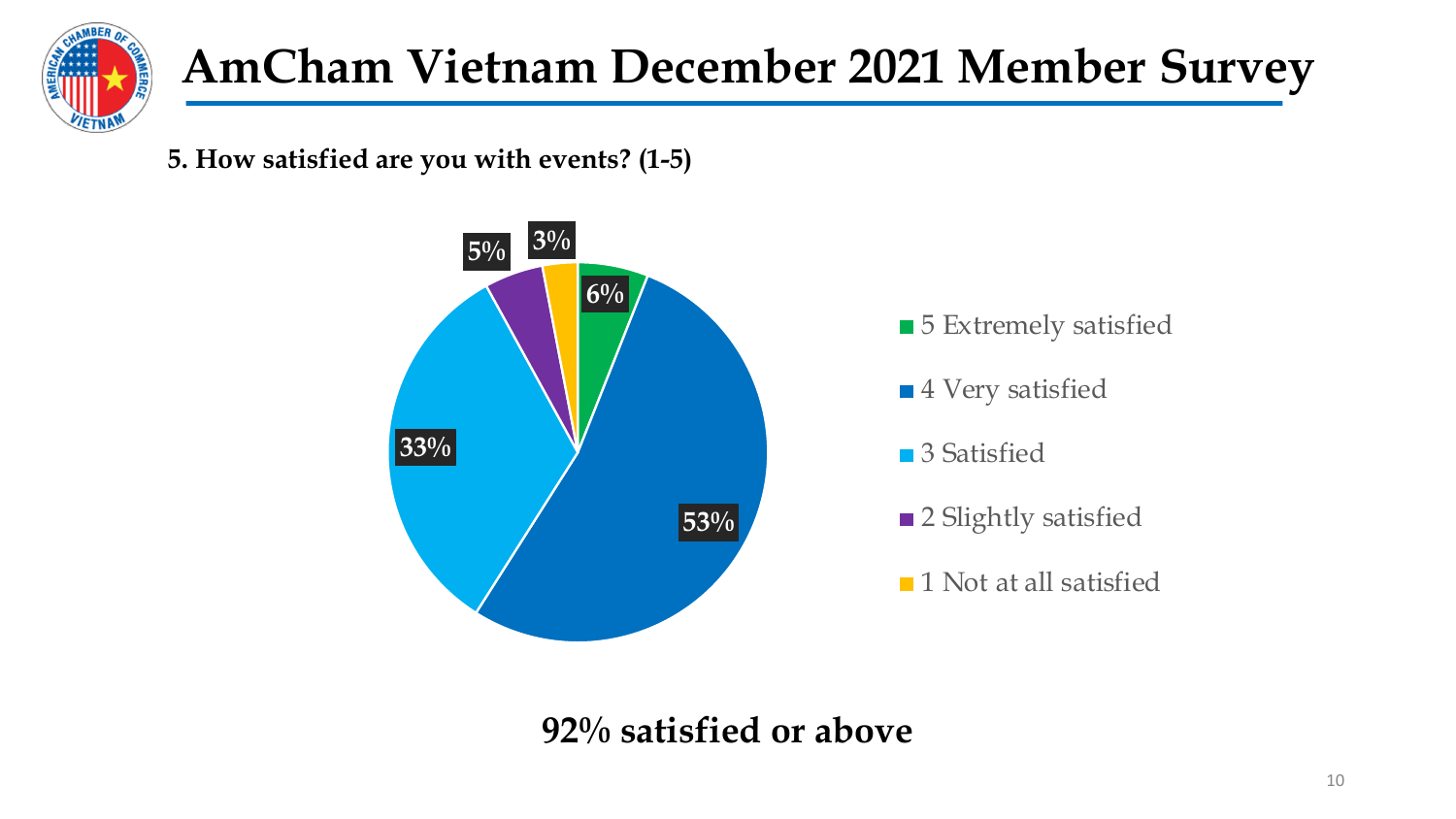

**6. How satisfied are you with communications? (1-5)**

#### **A. Weekly email**

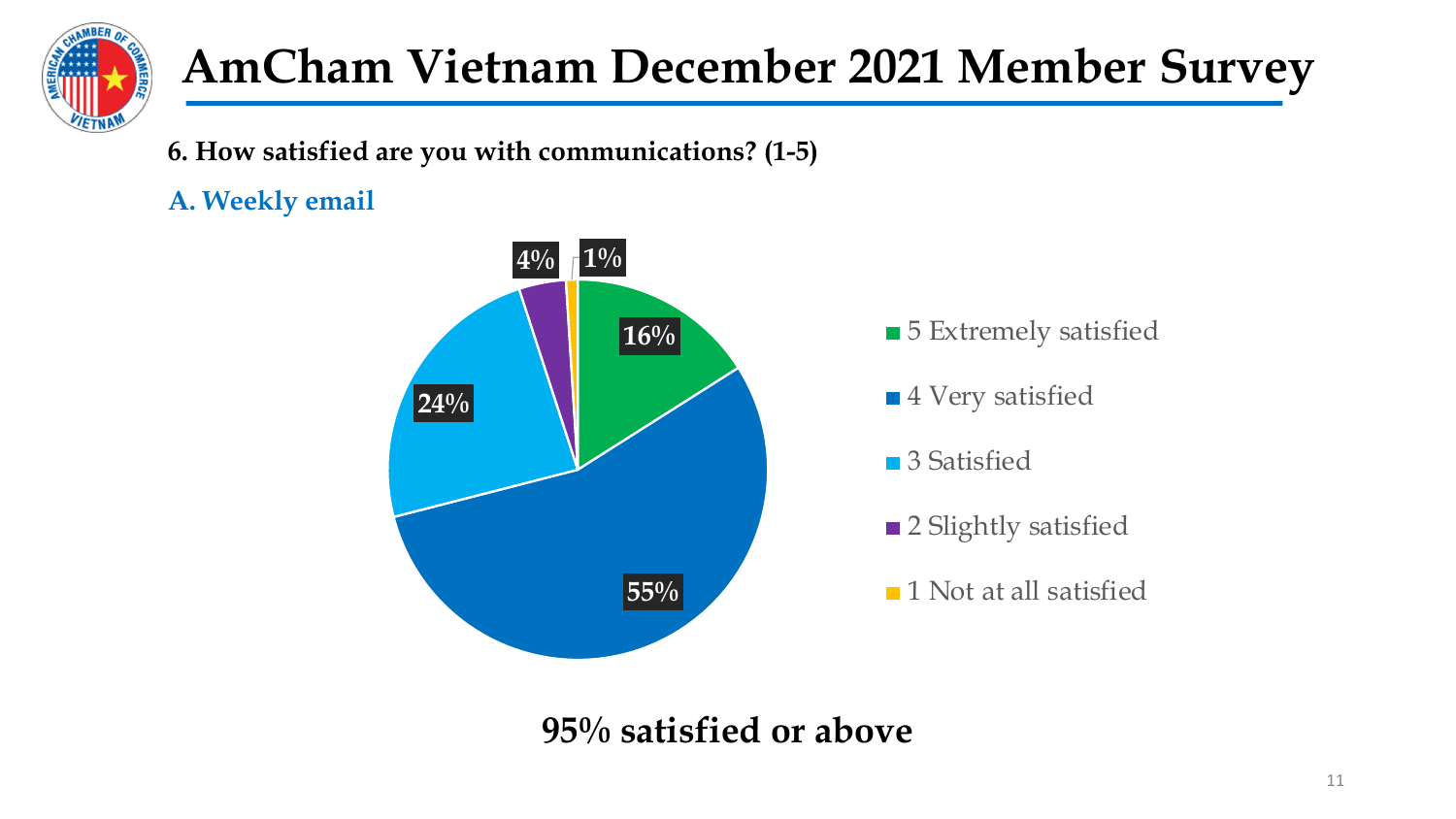

**6. How satisfied are you with communications? (1-5)**

#### **B. Email updates**

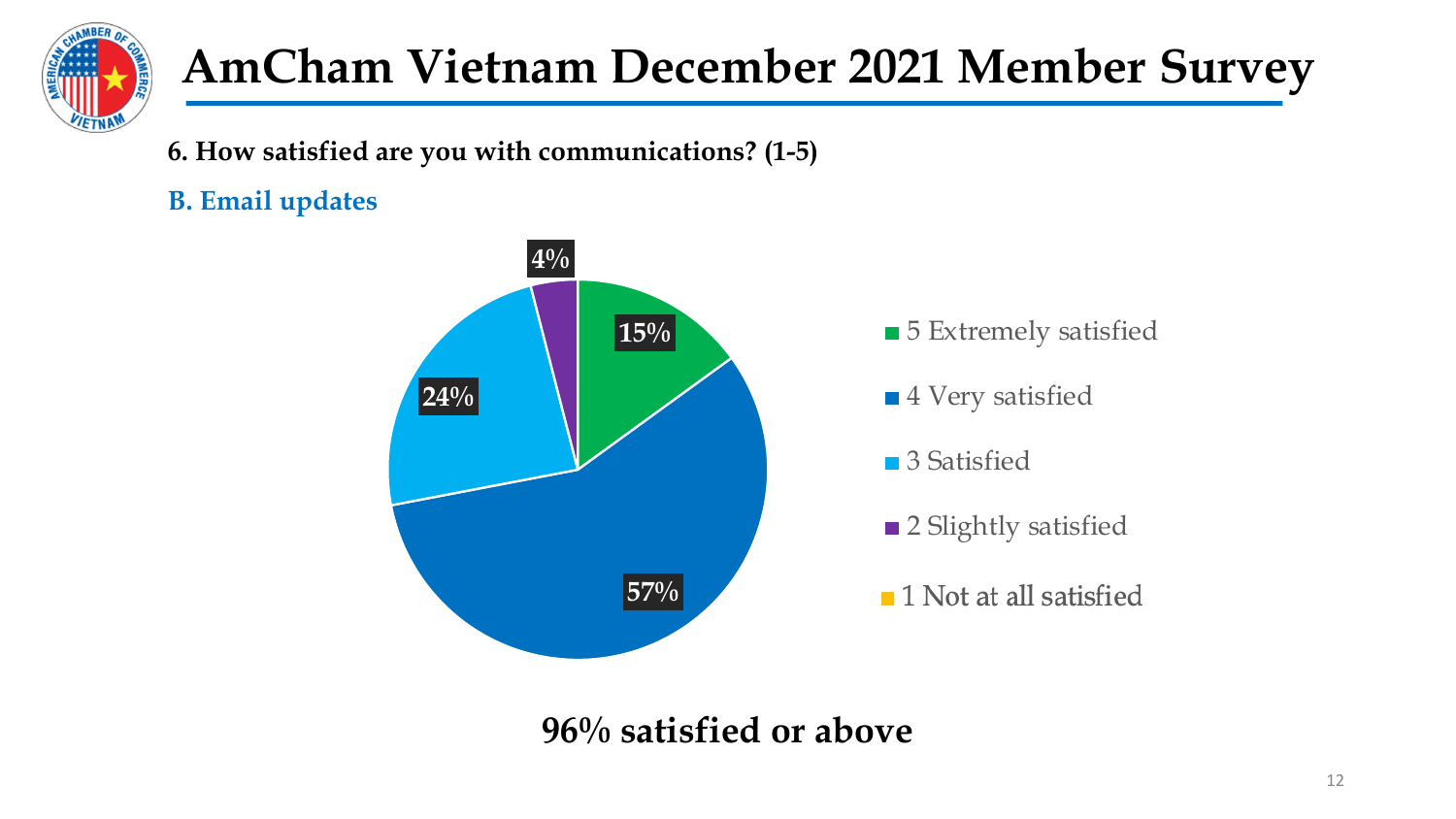

**6. How satisfied are you with communications? (1-5)**

**C. Social media – Facebook, LinkedIn**

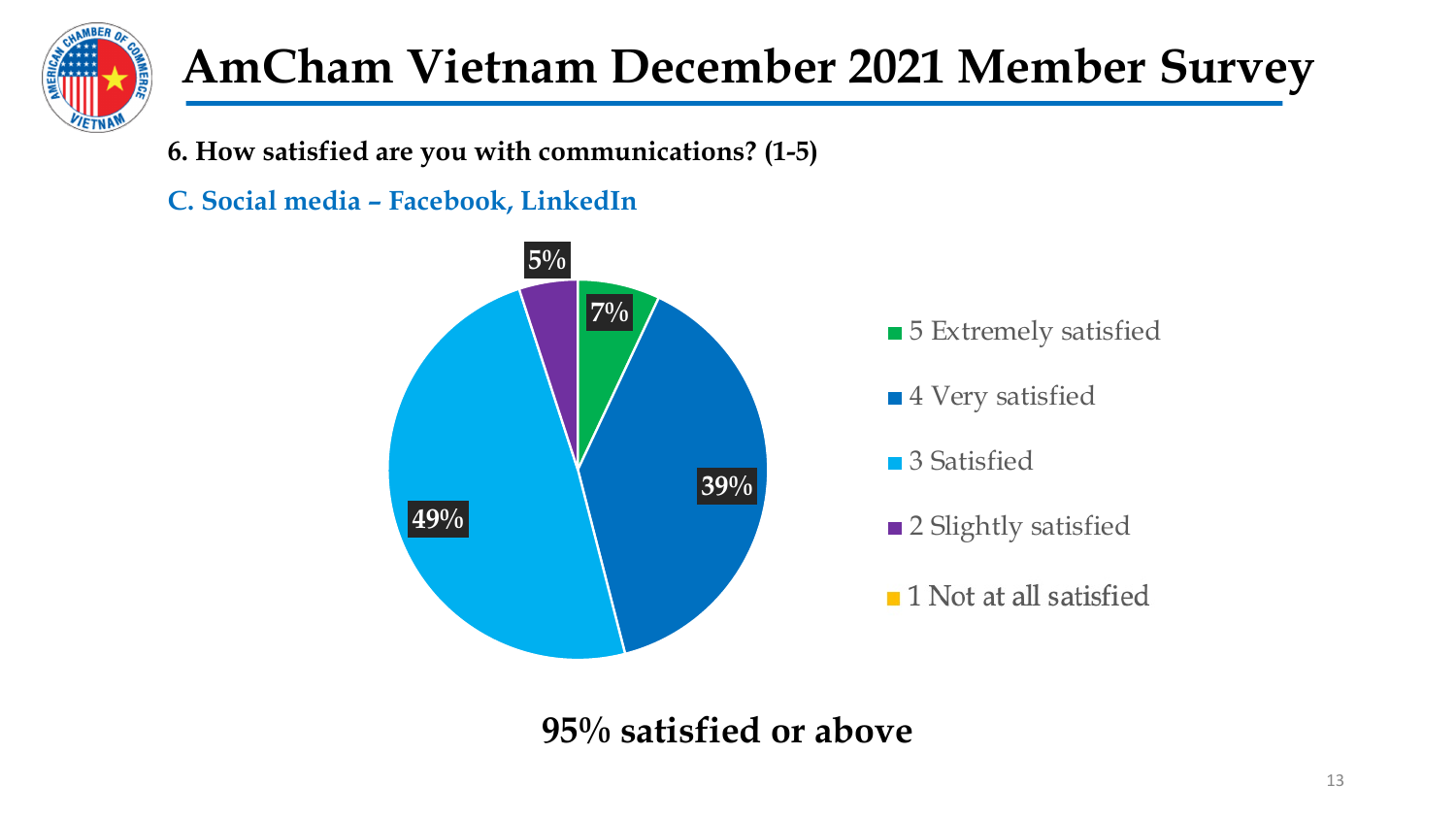

**6. How satisfied are you with communications? (1-5)**

#### **D. Website**

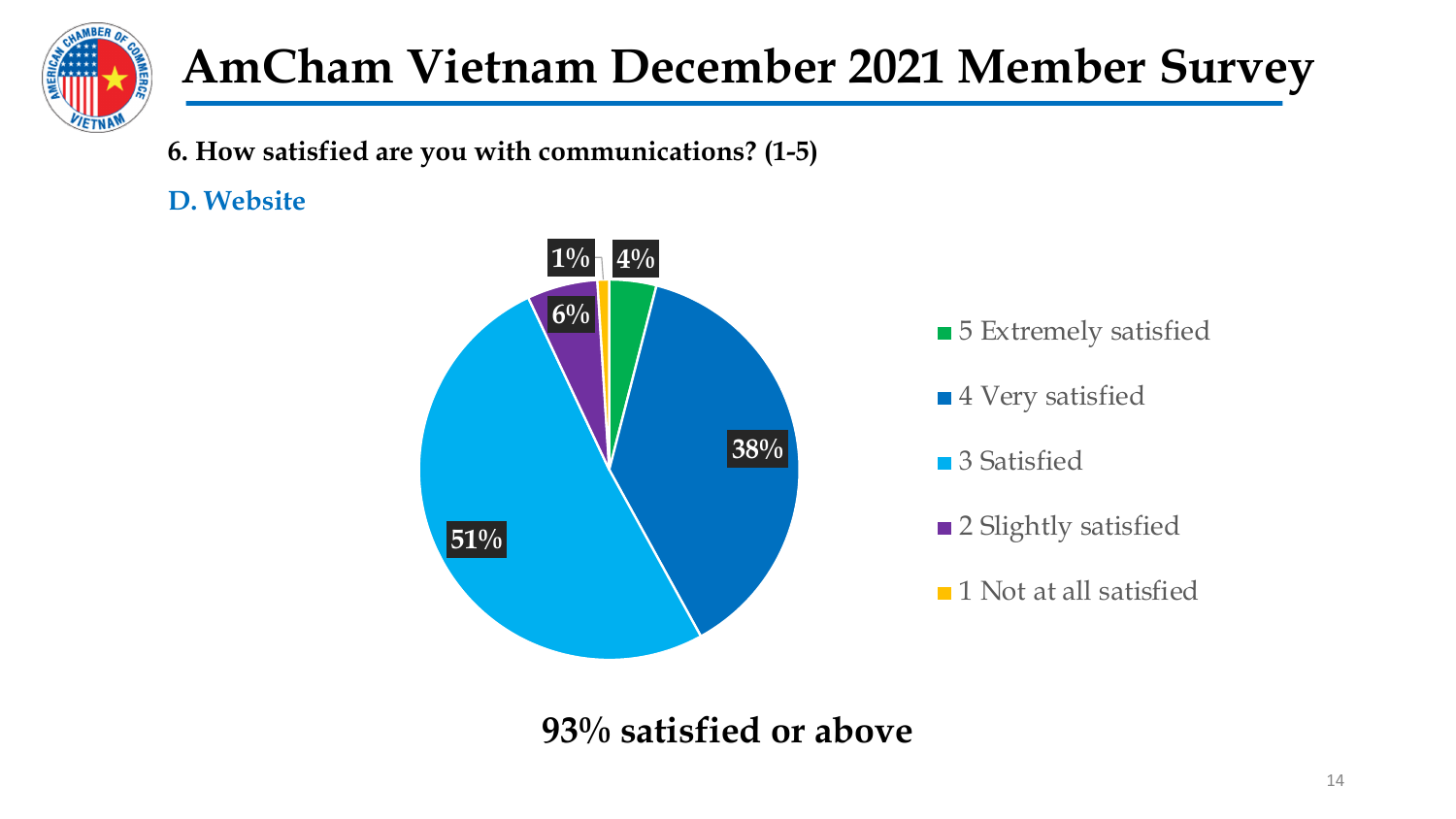

**6. How satisfied are you with communications? (1-5)**

#### **E. Responsiveness to inquiries**

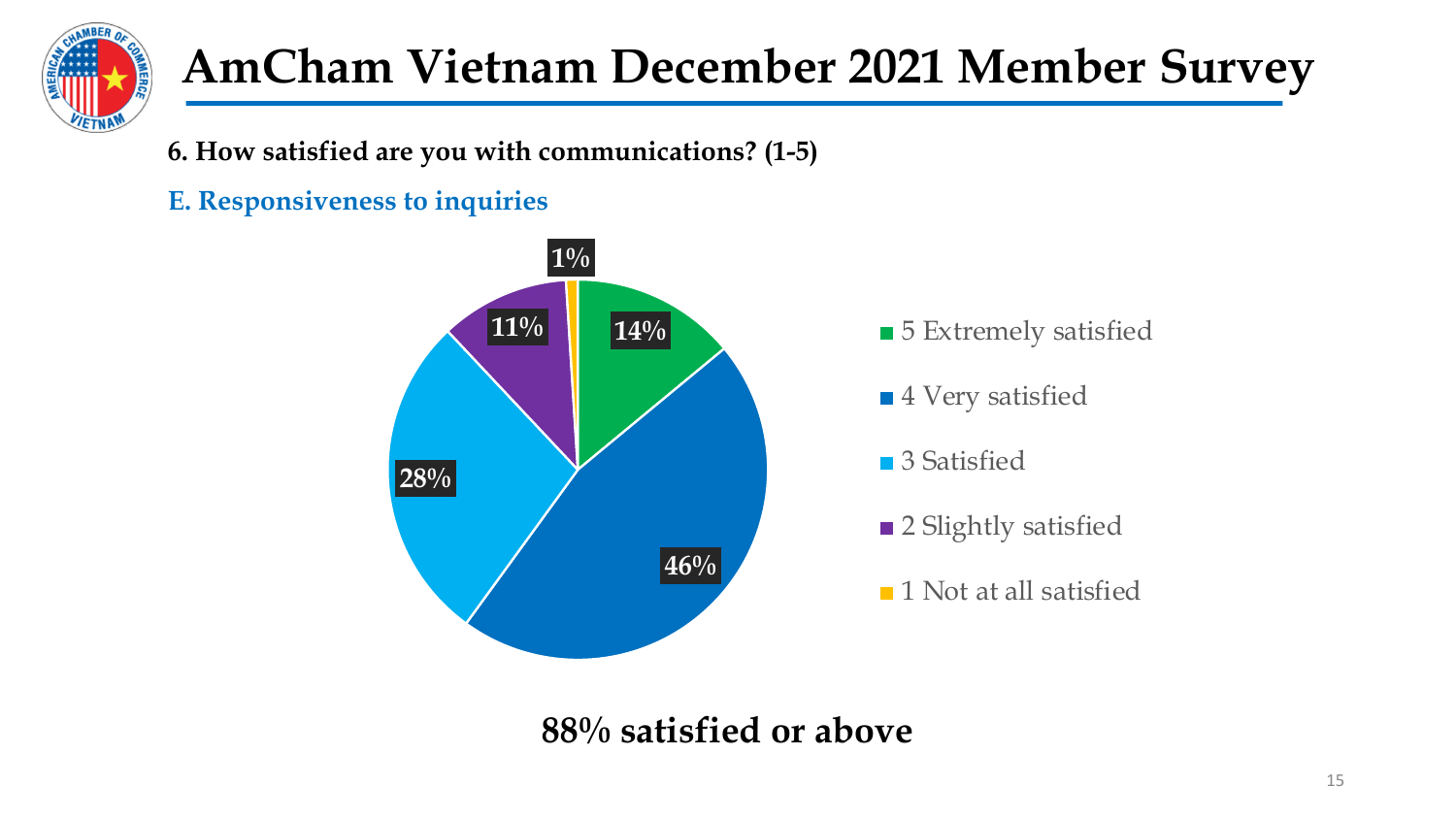

**8. Would you support a unified AmCham?**



**Total Respondents**

**Joint members with AmCham Hanoi** *Representing 24% of joint corporate members*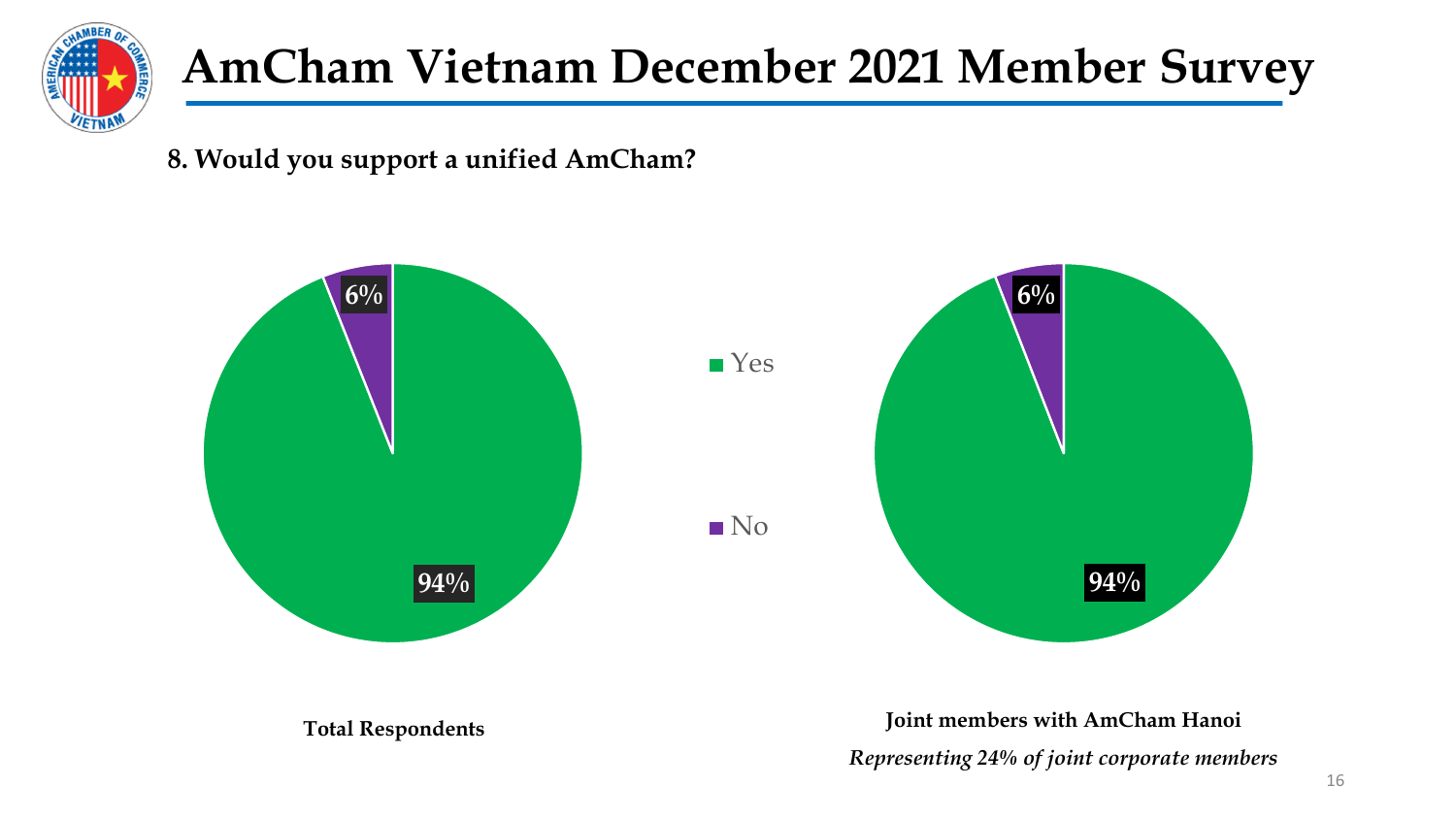

#### **9. What aspects of a unified AmCham would be important to you?**



#### **Joint members with AmCham Hanoi**

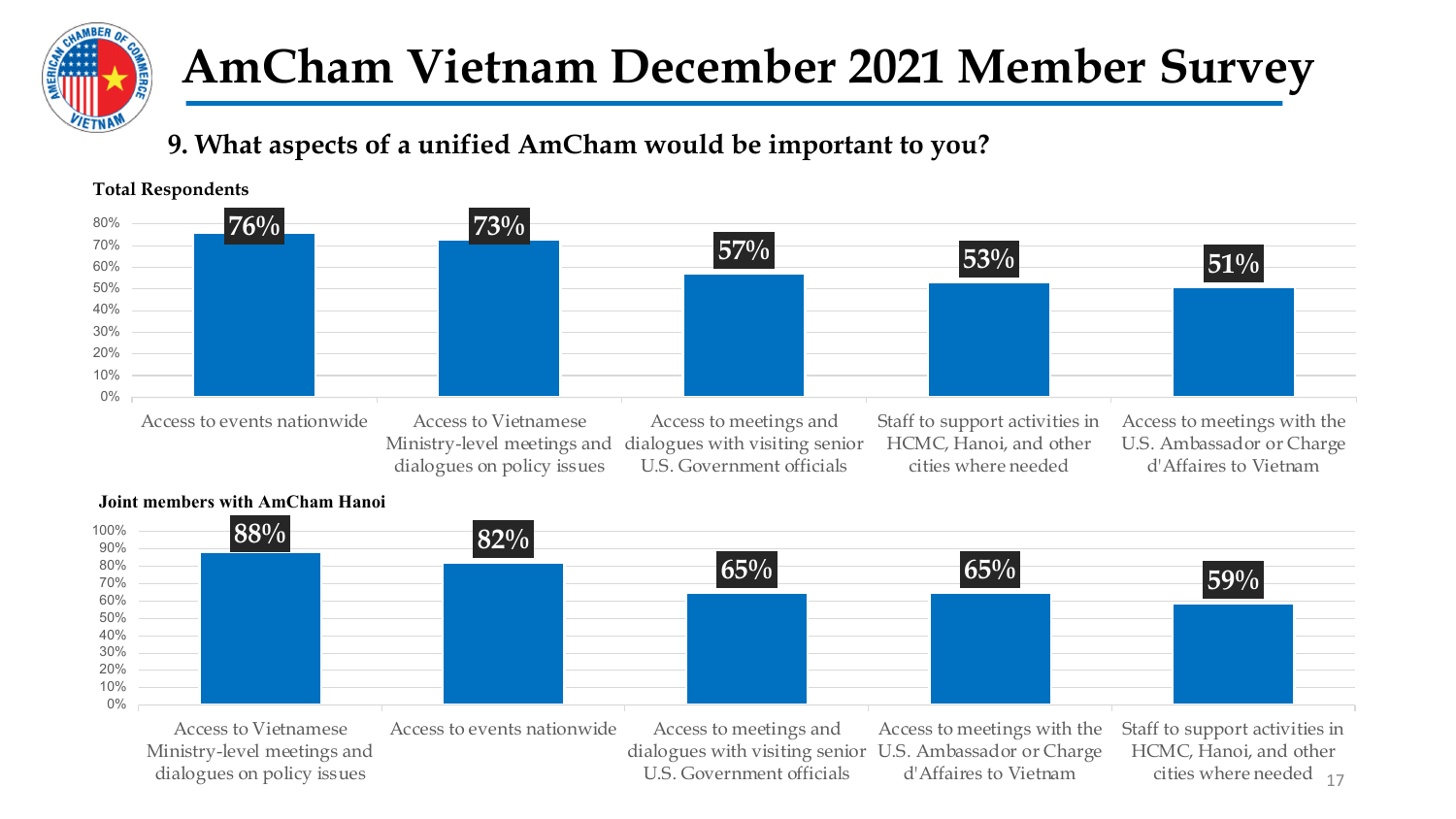

**10. On a scale of 1 to 5, how important is it that AmCham carries out advocacy to the U.S. and Vietnamese Governments with a unified single voice?**

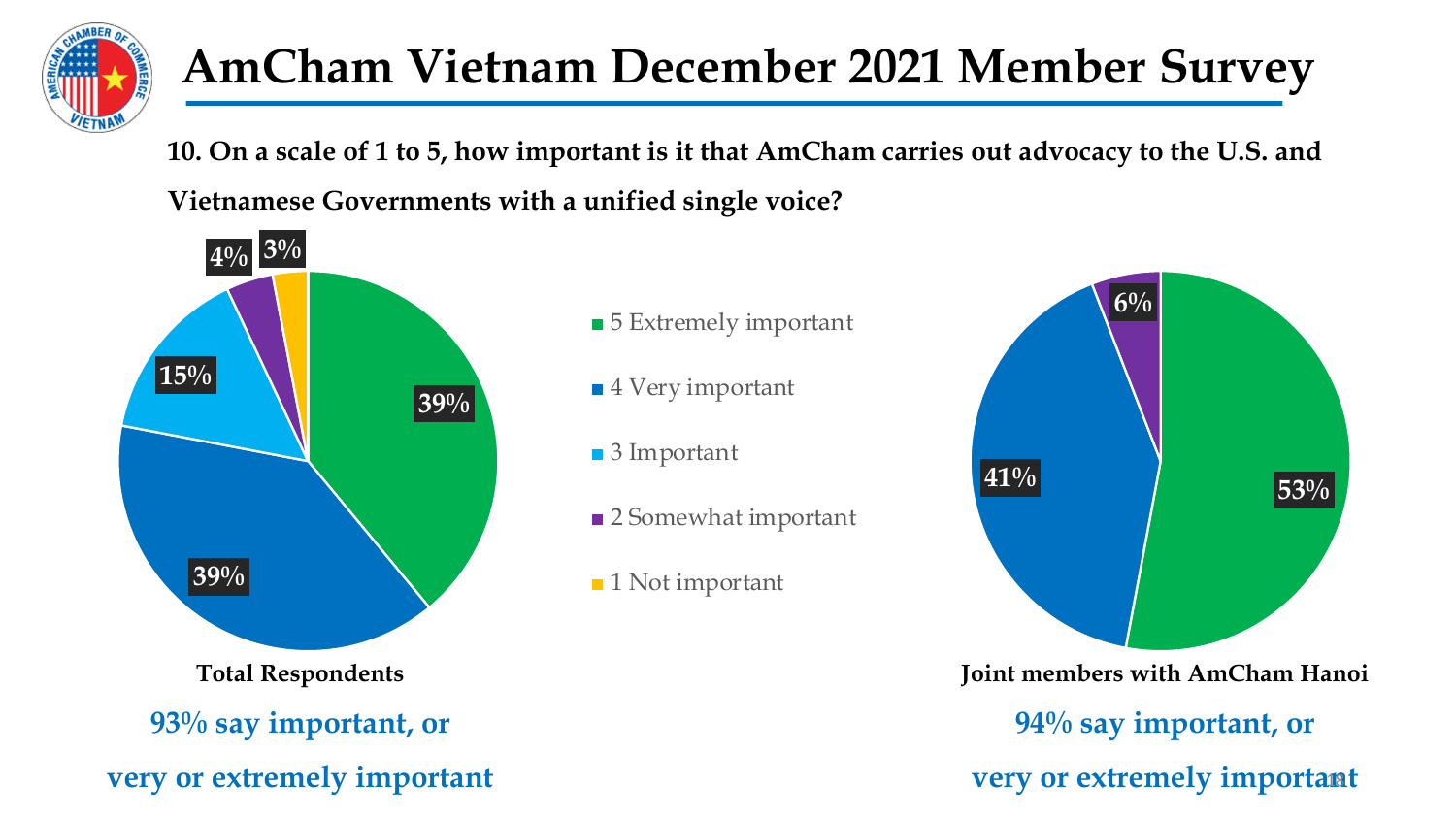

## **AmCham Vietnam**

AmCham Vietnam's longstanding mission is to promote trade and investment ties between the United States and Vietnam and serve as the voice of American business in Vietnam. With more than 650 corporate and 2500 individual members, AmCham is already one of the largest business associations in Vietnam.

AmCham's vision is to be the most influential, strategic, dynamic business associations in Vietnam, that drives innovation and sustainable growth and helps our members succeed. AmCham is a diverse, inclusive business association and we welcome American, Vietnamese, and international companies that share our interest in enabling a fair, transparent, predictable, and efficient regulatory environment that values innovation. We strive to be a community you want to join.

For professional networking, business intelligence, and advocacy, through AmCham Vietnam's events and 18 different sectoral committees, ranging from Capital Markets and Financial Services; to Digital Economy and Technology; ESG; Food & Beverages; Healthcare; Logistics and Supply Chains; Manufacturing; and Women in Leadership, join AmCham Vietnam now!